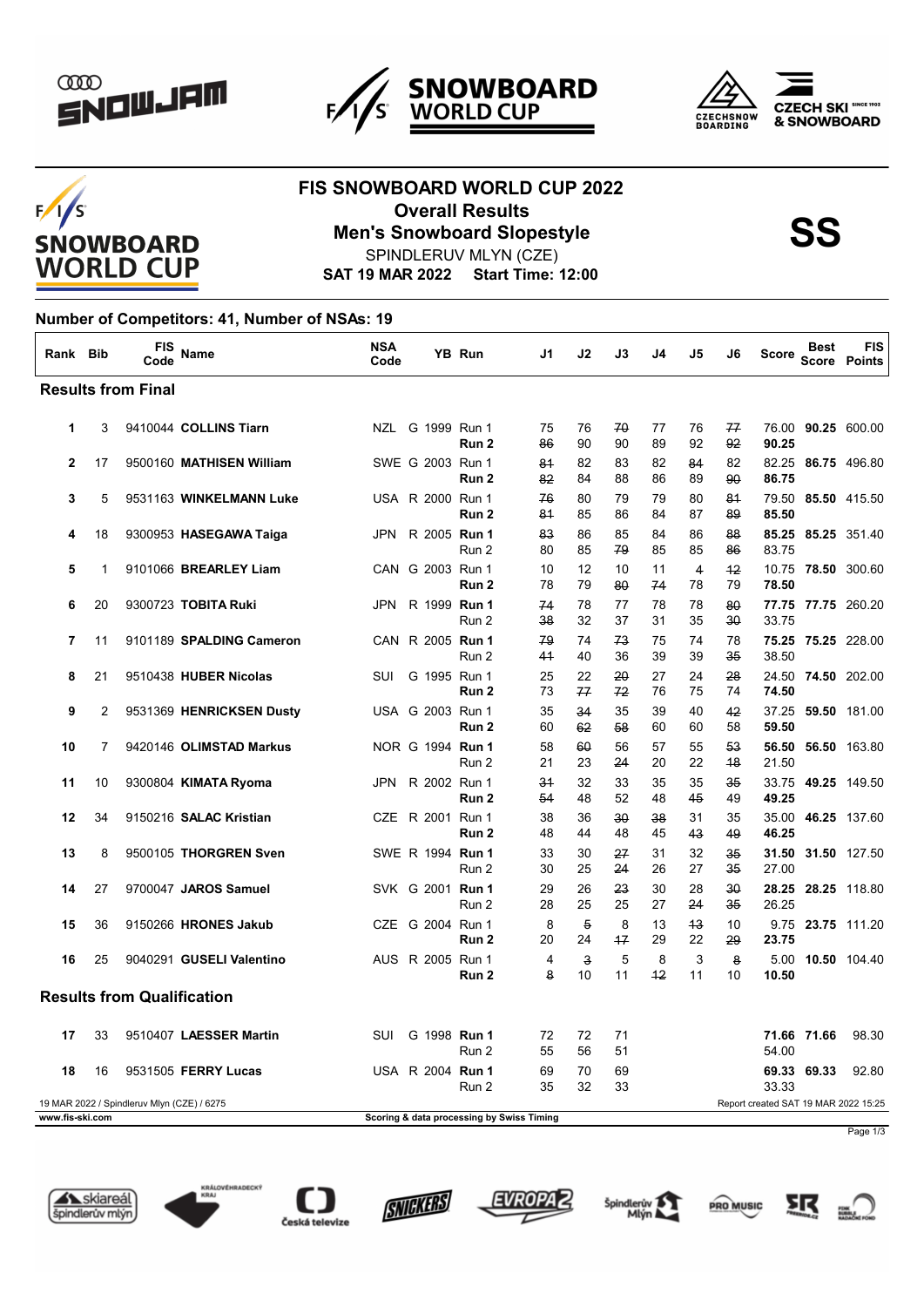





### $F/I/S$ **SNOWBOARD WORLD CUP**

# **FIS SNOWBOARD WORLD CUP 2022 Overall Results<br>Men's Snowboard Slopestyle**<br>SPINDLERLIV MLYN (CZE)

**SAT 19 MAR 2022 Start Time: 12:00** SPINDLERUV MLYN (CZE)

| Rank            | Bib | FIS<br>Code                                | Name                      | <b>NSA</b><br>Code |                         | <b>YB Run</b>    | J1                                        | J2       | J3       | J4       | J5                   | J6       | Score                                | <b>Best</b><br><b>Score</b> | <b>FIS</b><br><b>Points</b> |
|-----------------|-----|--------------------------------------------|---------------------------|--------------------|-------------------------|------------------|-------------------------------------------|----------|----------|----------|----------------------|----------|--------------------------------------|-----------------------------|-----------------------------|
| 19              | 6   |                                            | 9100693 JOBIN Francis     |                    | CAN R 1998 Run 1        | Run 2            |                                           |          |          | 68<br>31 | 62<br>26             | 68<br>23 | 26.66                                | 66.00 66.00                 | 87.60                       |
| 20              | 29  |                                            | 9531566 MOON Jaxson       |                    | USA R 2004 Run 1        | Run 2            | 65<br>10                                  | 66<br>13 | 63<br>8  |          |                      |          | 10.33                                | 64.66 64.66                 | 82.80                       |
| 20              | 28  |                                            | 9101123 SMITH Truth       |                    | CAN G 2004 Run 1        | Run 2            |                                           |          |          | 65<br>12 | 66<br>10             | 63<br>15 | 12.33                                | 64.66 64.66                 | 82.80                       |
| 22              | 13  |                                            | 9290314 LIVIERO Nicola    | <b>ITA</b>         | R 1999 Run 1            | Run 2            | 63<br>7                                   | 63<br>7  | 61<br>10 |          |                      |          | 8.00                                 | 62.33 62.33                 | 73.70                       |
| 23              | 39  |                                            | 9110019 YANEZ Alvaro      | CHI                | G 2002 Run 1            | Run 2            | 57<br>60                                  | 58<br>61 | 56<br>58 |          |                      |          | 57.00<br>59.66                       | 59.66                       | 69.50                       |
| 24              | 38  |                                            | 9380038 BRCIC Dante       |                    | CRO R 2004 Run 1        | Run 2            |                                           |          |          | 63<br>26 | 55<br>21             | 60<br>11 | 19.33                                | 59.33 59.33                 | 65.30                       |
| 25              | 15  |                                            | 9101116 FINESTONE Finn    |                    | CAN R 2003 Run 1        | Run 2            |                                           |          |          | 46<br>61 | 45<br>60             | 40<br>55 | 58.66                                | 43.66 58.66                 | 61.20                       |
| 26              | 37  |                                            | 9040298 PARKINSON Jesse   |                    | AUS R 2005 <b>Run 1</b> | Run 2            |                                           |          |          | 57<br>11 | 52<br>9              | 58<br>13 | 11.00                                | 55.66 55.66                 | 57.20                       |
| 27              | 43  |                                            | 9310011 MILENKOVIC Matija |                    | SRB G 2001 Run 1        | Run 2            | 55<br>12                                  | 54<br>13 | 52<br>12 |          |                      |          | 12.33                                | 53.66 53.66                 | 53.30                       |
| 28              | 35  |                                            | 9220101 COCKRELL Billy    |                    | GBR R 1999 Run 1        |                  |                                           |          |          | 43       | 47<br>30             | 45       |                                      | 45.00 45.00                 | 49.40                       |
| 29              | 42  |                                            | 9060015 FRIJNS Joewen     |                    | BEL R 1998 Run 1        | Run 2            |                                           |          |          | 33<br>22 | 23                   | 30<br>20 | 31.00                                | 21.66 41.00                 | 45.60                       |
| 30              | 32  |                                            | 9420129 KLEIVDAL Stian    |                    | NOR R 1997 Run 1        | Run <sub>2</sub> | 30                                        | 31       | 31       | 41       | 40                   | 42       | 41.00                                | 30.66 37.66                 | 41.70                       |
| 31              | 9   |                                            | 9420164 KIRKHUS Oyvind    |                    | NOR R 2002 Run 1        | Run 2            | 36<br>34                                  | 37<br>35 | 40<br>33 |          |                      |          | 37.66                                | 34.00 34.00                 | 37.90                       |
| 32              | 23  |                                            | 9190422 VALAX Enzo        |                    | FRA R 2000 Run 1        | Run 2            | 13                                        | 12       | 10       | 29       | 31                   | 27       | 11.66<br>29.00                       | 29.00                       | 34.10                       |
| 33              | 31  |                                            | 9500081 MATTSSON Niklas   |                    | SWE R 1992 Run 1        | Run 2            |                                           |          |          | 5<br>30  | $\overline{2}$<br>32 | 4<br>24  | 3.66                                 | 28.66 28.66                 | 30.30                       |
| 34              | 26  |                                            | 9420153 TVEITEN Sindre    |                    | NOR G 1998 Run 1        | Run 2            | 21                                        | 22       | 28       | 26       | 28                   | 30       | 28.00                                | 23.66 27.00                 | 26.50                       |
| 35              | 22  |                                            | 9400067 WOLF Casper       |                    | NED G 2001 Run 1        | Run 2            | 24                                        | 28       | 29       | 25       | 29                   | 25       | 27.00                                | 26.33 26.33                 | 22.80                       |
| 36              | 19  |                                            | 9290315 MAFFEI Alberto    | <b>ITA</b>         | R 1995 Run 1            | Run 2            |                                           |          |          | 13<br>23 | $\overline{7}$<br>19 | 5<br>22  | 8.33                                 | 21.33 24.33                 | 19.00                       |
| 37              | 41  |                                            | 9500128 BOSCH Anthon      |                    | RSA R 1996 Run 1        | Run 2            | 23                                        | 24       | 25       | 26       | 21                   | 26       | 24.33                                | 24.00 24.00                 | 15.20                       |
| 38              | 4   |                                            | 9290268 LAUZI Emiliano    | ITA                | G 1994 Run 1            | Run 2            | 4<br>23                                   | 5<br>20  | 5<br>20  |          |                      |          | 4.66                                 | 21.00 21.00                 | 11.50                       |
| 39              | 30  |                                            | 9510412 HOFMANN Patrick   | SUI                | G 2001 Run 1            | Run 2            | 20<br>19                                  | 21<br>16 | 17<br>18 |          |                      |          | 19.33                                | 17.66 17.66                 | 7.70                        |
|                 |     |                                            |                           |                    |                         | Run 2            | 5                                         | 6        | 7        |          |                      |          | 6.00                                 |                             |                             |
| www.fis-ski.com |     | 19 MAR 2022 / Spindleruv Mlyn (CZE) / 6275 |                           |                    |                         |                  | Scoring & data processing by Swiss Timing |          |          |          |                      |          | Report created SAT 19 MAR 2022 15:25 |                             |                             |
|                 |     |                                            |                           |                    |                         |                  |                                           |          |          |          |                      |          |                                      |                             | Page 2/3                    |